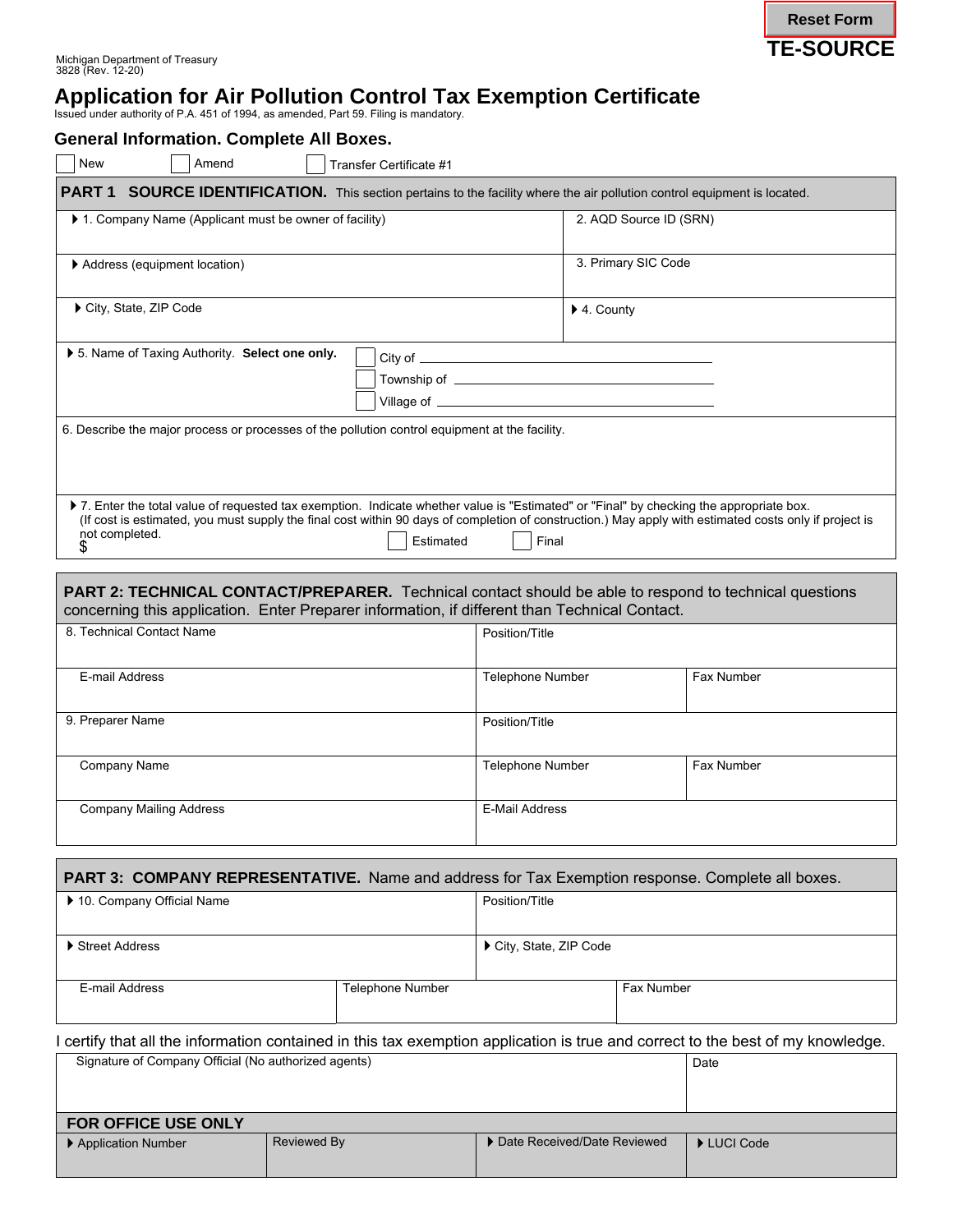# **Application for Air Pollution Control Tax Exemption Certificate**

# **Air Pollution Control Equipment Description. May attach multiple TE-Equipment pages to one TE-Source.**

| perorii may anaon manipio TE Equipmont pagoo to ono TE<br><b>PART 4: GENERAL INFORMATION</b>                                                                                                                                                                                                                                                                                                                                                                                                             |                                                                                     |  |  |  |
|----------------------------------------------------------------------------------------------------------------------------------------------------------------------------------------------------------------------------------------------------------------------------------------------------------------------------------------------------------------------------------------------------------------------------------------------------------------------------------------------------------|-------------------------------------------------------------------------------------|--|--|--|
| 13. AQD Source ID (SRN)                                                                                                                                                                                                                                                                                                                                                                                                                                                                                  | 14. Emission Unit                                                                   |  |  |  |
| 15. Describe the air pollution control equipment, the operational procedure, how it will minimize or control air pollution, and any function the equipment<br>serves that is other than for ambient air pollution control. Include non-air pollution control uses.                                                                                                                                                                                                                                       |                                                                                     |  |  |  |
| 16. Permit Number/Permit Exemption Rule (must   17. Beginning Date of Construction<br>be provided)                                                                                                                                                                                                                                                                                                                                                                                                       | 18. Projected/Completion Date of Construction                                       |  |  |  |
| <b>PART 5: EQUIPMENT AND COST DETAILS.</b> For the equipment associated with the air pollution control that is claimed to be<br>exempt, provide a description, total cost, and the portion of the total cost being claimed as exempt for each of the items listed. If an<br>item does not exist, indicate "N/A." Provide plans and specifications for the facility, as an additional attachment, per Section 5902<br>(1). Provide an itemized list of equipment totaling the amount requested in box #7. |                                                                                     |  |  |  |
| 19. Describe the air pollution control equipment (attach additional pages if necessary.<br>Costs must be separated into appropriate categories in 20-24).                                                                                                                                                                                                                                                                                                                                                | Total Cost of 19<br>\$<br>Portion Claiming Tax Exempt (provide itemized list)<br>\$ |  |  |  |
| 20. Describe the stack and specify other process/processes equipment associated with<br>this stack.                                                                                                                                                                                                                                                                                                                                                                                                      | Total Cost of 20<br>\$<br>Portion Claiming Tax Exempt (provide itemized list)<br>S  |  |  |  |
| 21. Describe the ancillary equipment (foundations, enclosures, electrical equipment, etc.).                                                                                                                                                                                                                                                                                                                                                                                                              | Total Cost of 21<br>\$<br>Portion Claiming Tax Exempt (provide itemized list)<br>\$ |  |  |  |
| 22. Describe the fans and motors. Distinguish between static pressure needed for the<br>plant's HVAC and process applications, and that needed for air pollution control<br>equipment.                                                                                                                                                                                                                                                                                                                   | Total Cost of 22<br>\$<br>Portion Claiming Tax Exempt (provide itemized list)<br>\$ |  |  |  |
| 23. Describe the ductwork and hoods including the percentage of ductwork necessary for<br>air pollution control purposes. (Do not include the percentage which is for the benefit of<br>personnel).                                                                                                                                                                                                                                                                                                      | Total Cost of 23<br>\$<br>Portion Claiming Tax Exempt (provide itemized list)<br>\$ |  |  |  |
| 24. Describe miscellaneous costs (engineering costs, administrative fees, feasibility study<br>costs, etc.).                                                                                                                                                                                                                                                                                                                                                                                             | Total Cost of 24<br>\$<br>Portion Claiming Tax Exempt (provide itemized list)<br>\$ |  |  |  |

| ▶ 25. Value of recovered product (must provide per Sec. 5902(2))<br>ا \$  | Total of 19-24 |  |  |  |
|---------------------------------------------------------------------------|----------------|--|--|--|
| 26. Is equipment replacing an existing piece of equipment already exempt? | Yes<br>No      |  |  |  |
| If Yes, enter the Tax Exemption Certificate number                        |                |  |  |  |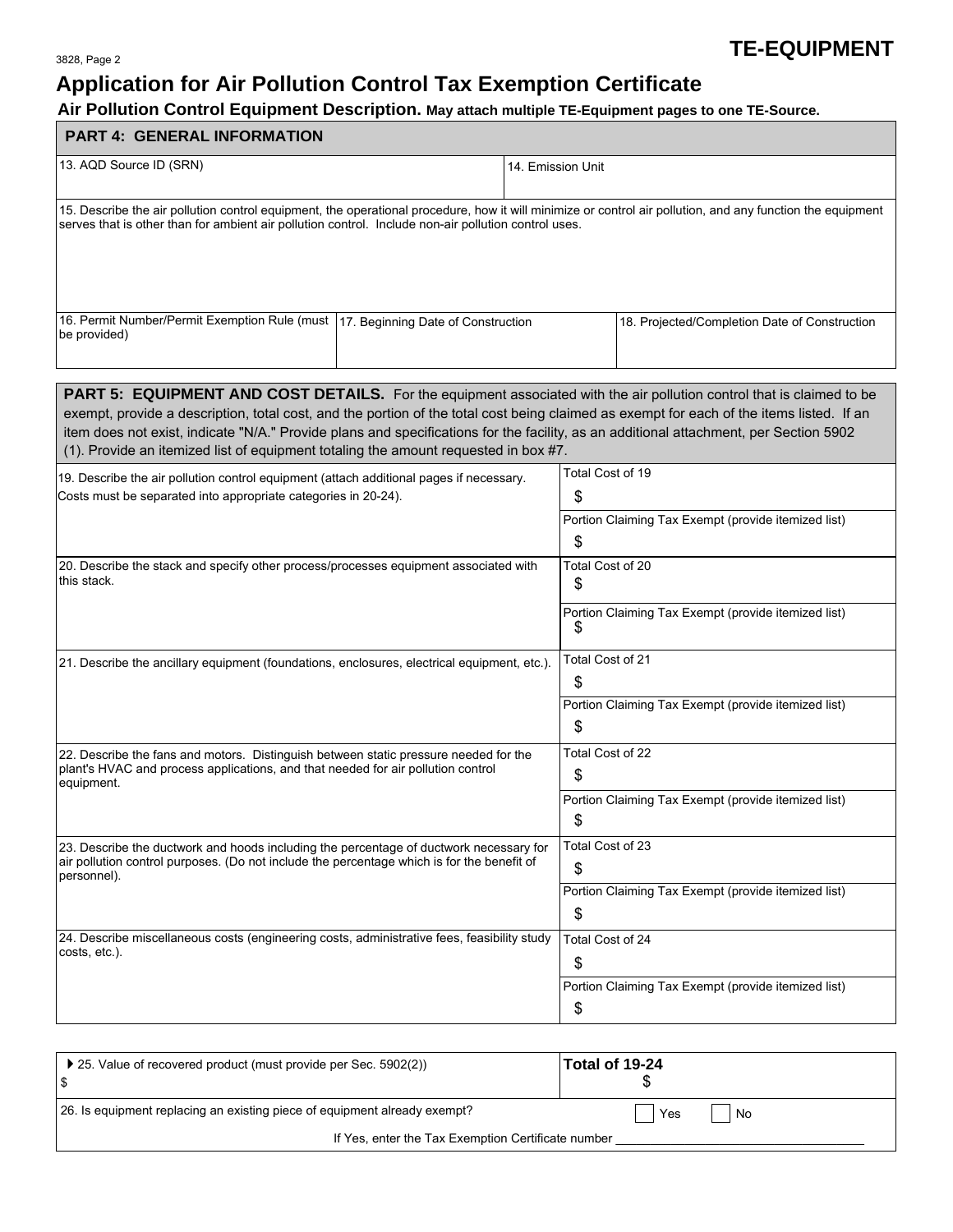# **Application for Air Pollution Control Tax Exemption Certificate**

# **Process Change Description - Complete only if changing a current process to a new improved process**

| PART 6: ORIGINAL PROCESS AND ALTERNATIVE (THEORETICAL) CONVENTIONAL CONTROL                                                                                                                                                                                                                                                                                                 |                                   |                                  |  |  |
|-----------------------------------------------------------------------------------------------------------------------------------------------------------------------------------------------------------------------------------------------------------------------------------------------------------------------------------------------------------------------------|-----------------------------------|----------------------------------|--|--|
| 27. AQD Source ID (SRN)                                                                                                                                                                                                                                                                                                                                                     | 28. Emission Unit                 |                                  |  |  |
| 29. Describe the original process and the operational procedure of this emission unit, with specific attention paid to the portion(s) of the process being<br>changed. (A detailed narrative is critical.)                                                                                                                                                                  |                                   |                                  |  |  |
| 30. Describe or list the air pollution control devices employed by the original process.                                                                                                                                                                                                                                                                                    |                                   |                                  |  |  |
| 31. Describe the type and magnitude of pollutants associated with this emission unit.                                                                                                                                                                                                                                                                                       | 32. Permit Number/ Permit<br>one) | Exemption Rule (must provide)    |  |  |
| 33. Describe a control device that could have been employed to reduce emissions to the same extent as the process<br>change. Give details concerning whether or not it could (physically) have been done, and whether or not it would be<br>as effective as the process change at controlling pollution. (See Example 1 in instructions). (33 and 33a must be<br>completed) | 33a. Estimated cost of<br>\$      | theoretical/conventional control |  |  |

#### **PART 7: NEW PROCESS - The shaded area in items 43 and 44 are for Office Use Only.**

34. Describe the process and the operational procedure of this emission unit, with specific attention being paid to the portion(s) of the process that were/are being changed. Provide plans, specifications and drawings showing position of equipment relative to outer shell of building.

35. Describe the air pollution control devices employed by the new process. IMPORTANT: A TE-EQUIPMENT form should be submitted for equipment that is solely used for air pollution control.

36. Describe the type and magnitude of pollutants associated with this new emission unit.

| 37. Emission Unit                     | I38. Permit Number/ Permit<br>Exemption Rule (if different from<br>item 28) | 39. Beginning Date of<br>Construction | 40. Projected/Actual Completion |
|---------------------------------------|-----------------------------------------------------------------------------|---------------------------------------|---------------------------------|
| 41. Total Cost of Process Change      | 42. Portion Claiming Tax Exempt                                             | 43. Exemption Factor                  | 44. Exemption Value             |
| \$                                    |                                                                             | $25%$ or<br>$\%$                      |                                 |
| 145. Gross Value of Recovered Product |                                                                             |                                       |                                 |
| \$                                    |                                                                             |                                       |                                 |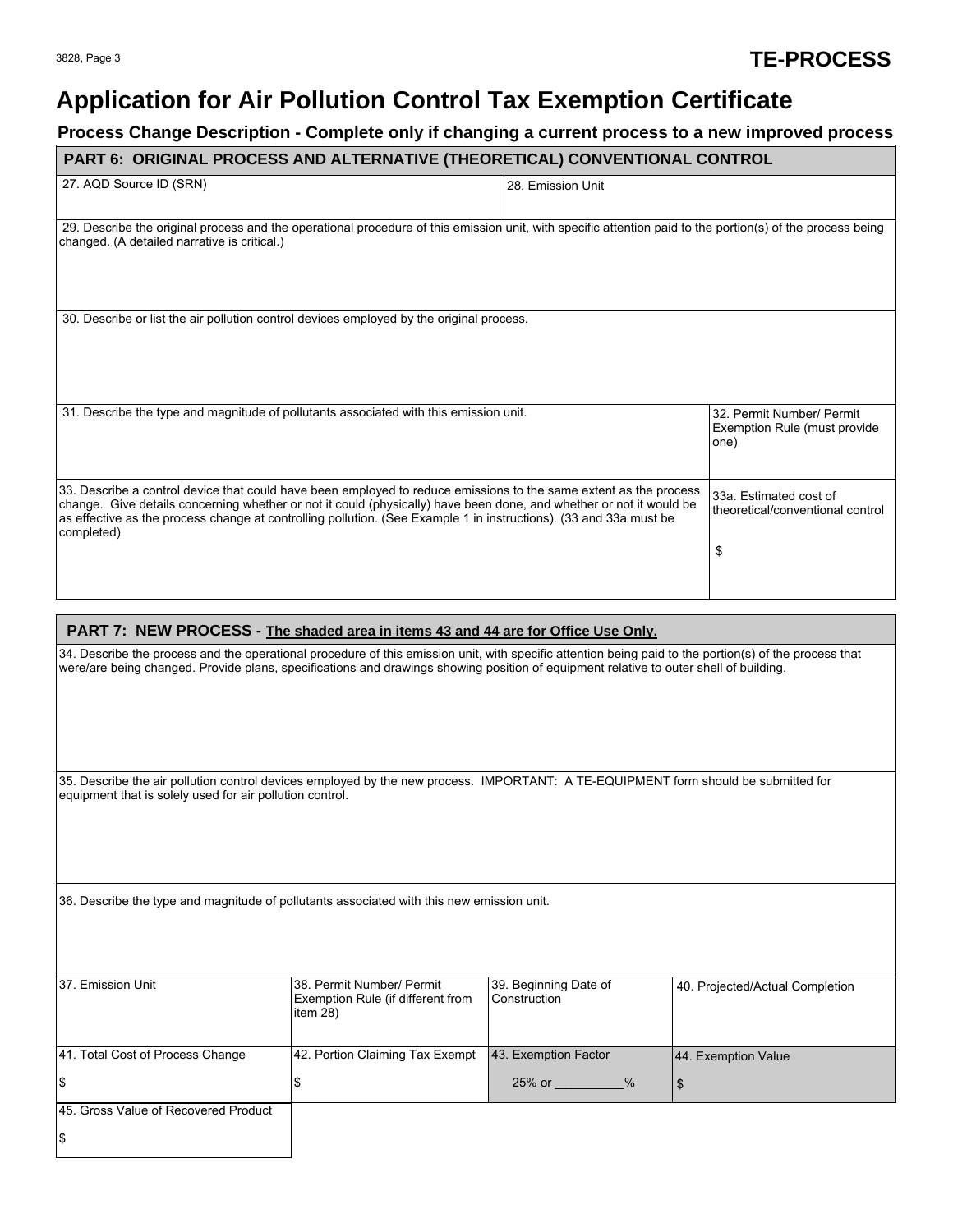# **Instructions for Completing Form 3828, Application for Air Pollution Control Tax Exemption Certificate**

# **GENERAL INSTRUCTIONS**

One TE-SOURCE is required for each submittal; and one or both TE-EQUIPMENT or TE-PROCESS is also required. Complete the number of forms appropriate for your situation. Multiple TE-Equipment and TE-Process forms may be filed under one TE-Source [IMPORTANT: Forms must be fully completed. An incomplete application will be returned to the preparer unprocessed.]

For full consideration in the year in which the material is submitted, a complete application must be received by June 15.

**For faster service, email the completed application and additional required documentation to PTE@michigan.gov.** An additional submission option is to mail the completed application and required documents to:Michigan Department of Treasury, State Tax Commission, P.O. Box 30471, Lansing, MI 48909

Refer to the following Department of Environmental Quality (DEQ) Web site documents for assistance in completing an air pollution control tax exemption application:

### **DEQ Air Quality Web site**

www.michigan.gov/deq/0,1607,7-135,3310---,00.html

### **DEQ Air Pollution Guidance Document**

www.deq.state.mi.us/documents/ $DEQ$ -AQD-

Tax exemption application guidance document.pdf

# **DEQ Permit Guide Book**

www.deq.state.mi.us/documents/deq-esspermitspermitguidebook.pdf

# **DEQ Operational Memorandum #6 – Emissions Units**

www.deq.state.mi.us/documents/deq-aqd-opmemo6.pdf

# **DEQ Environmental Permits,Licenses & Certifications**

http://www.michigan.gov/deq/1,1607,7-135-6132\_6830---,00. html

# **LINE-BY-LINE INSTRUCTIONS**

*Lines not listed are explained on the form. Complete all boxes or indicate N/A.*

# **TE-SOURCE**

The TE-SOURCE provides general information about the facility including contact person and preparer identification. Complete a TE-SOURCE for each submittal. If additional space is required to complete an answer, attach additional pages.

# **Part 1: Source Identification**

This section pertains to the facility where the air pollution control equipment is located.

**Line 2:** AQD Source ID (SRN). Enter the state registration number for your facility issued by the DEQ.

**Line 3:** Primary SIC Code. Enter the Standard Industrial

Classification (SIC) code that best describes the major product or service produced. This code must be a four digit numeric code not ending in zero based upon the Standard Industrial Classification Manual (1987), or a six-digit code based upon the North American Industry Classification System (1997).

#### **Part 2: Technical Contact/Preparer Information**

Enter the information in #8 of the person who can respond to technical questions about the application. If the Preparer is different than Technical Contact Person, enter the Preparer information in #9.

#### **Part 3: Company Official**

The Company Official is required to be an employee of the company that is seeking the tax exemption. The application response will be sent to the Company Official. By signing and dating this application, the Company Official authorizes the Michigan Department of Treasury and the DEQ to discuss this project with the technical contact person named in Part 2.

#### **TE-EQUIPMENT**

The TE-EQUIPMENT provides information about air pollution control equipment that may be eligible for tax exemption. If a tax exemption is being sought for equipment from multiple emission units, complete a separate form for each emission unit. A **separate page** should be attached for each additional explanation. Each page must be identified as TE-Equipment or TE-Process along with the corresponding Emission Unit name from box 14. Applications with more than one explanation per page will not be accepted. Items 19

thru 24 may require additional space for explanation.

#### **Part 4: General Information**

**Line 13:** AQD Source ID (SRN). Enter the state registration number for your facility issued by the DEQ.

**Line 14:** Emission Unit. If the equipment is part of a Renewable Operating Permit, Permit to Install, or is reported in the Michigan Air Emission Reporting System (MAERS), it may have an emission unit associated with it. If so, enter thename of the emission unit to which it belongs. If not, the Michigan Department of Environmental Quality, Air Quality Division (DEQ/AQD), "Operational Memorandum No. 6" will assist you in defining one for your facility. **A separate TE-EQUIPMENT should be submitted for each emission unit.** Multiple TE-Process and TE-Equipment forms may be filed under one TE-Source.

**Line 16:** Permit Number/Exemption Rule. Enter the permit number or permit exemption rule that covers the process equipment. One must be provided.

#### **Part 5: Equipment and Cost Details**

Provide a description of the equipment associated with the air pollution control that is claimed to be exempt. Provide one set of plans and provide an itemized list of equipment and costs. Consider incremental costs when providing the value to be considered for tax exemption. If a building is constructed solely for the purpose